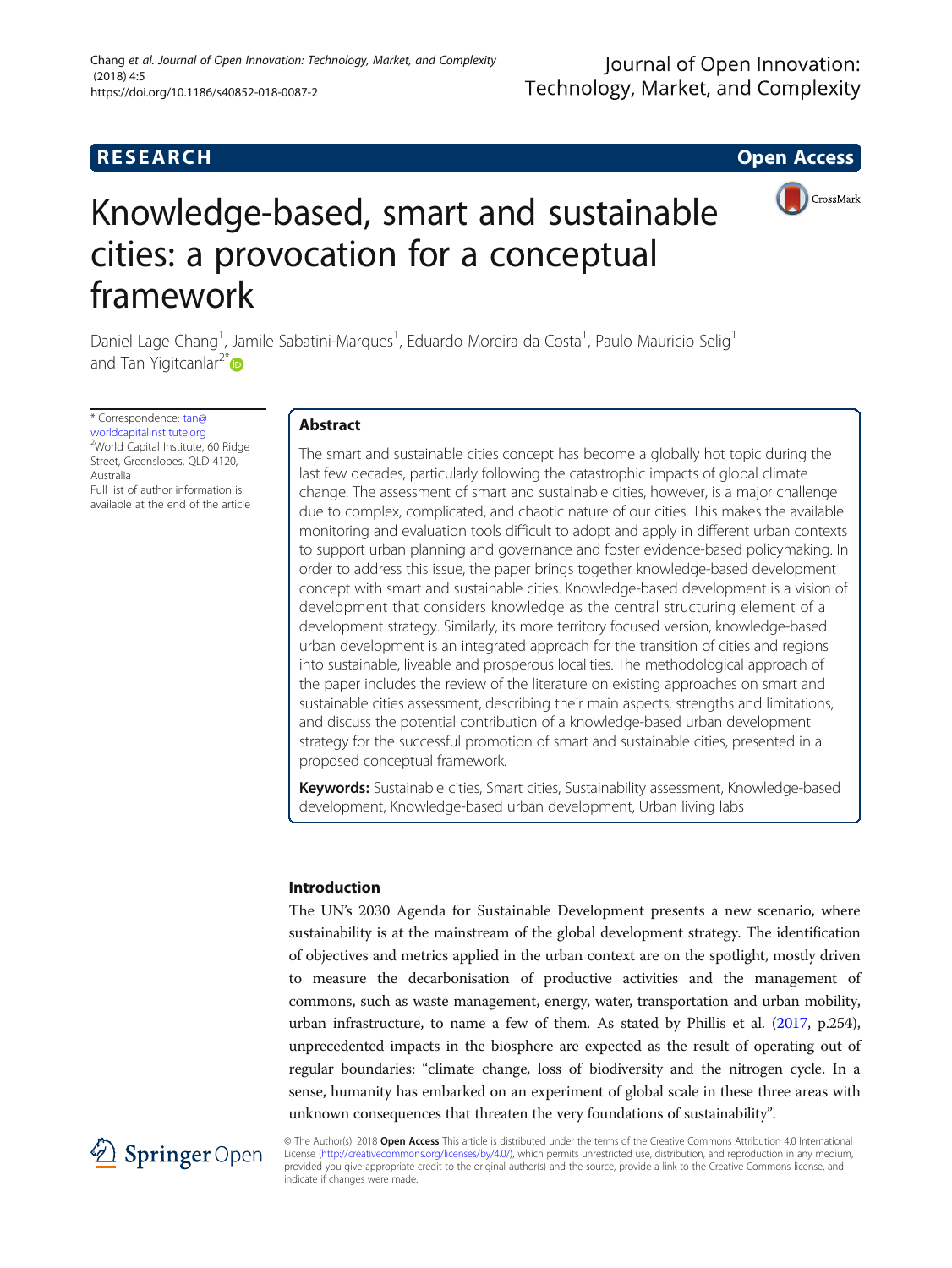A sustainable city is a vision of the future, shared by its citizens. In order to provide better quality of life in the present while maintaining or expanding the possibilities of well-being and prosperity for future generations. Mori and Yamashita ([2015\)](#page-15-0) view a sustainable city as the one that can generate the maximum socioeconomic benefits for its population without losing the environmental and equity parameters, measured by appropriate indicators. Concepts linked to environmental protection to characterise cities have given rise to initiatives and experiments such as green city, eco-city, lowcarbon city, smart city, evolving towards more integrated approaches to sustainability (Yigitcanlar and Kamruzzaman [2015;](#page-16-0) Trindade et al. [2017\)](#page-15-0). Among such variety of concepts, sustainable city has both a greater occurrence and centrality with other category of cities in the scientific literature (De Jong et al. [2015](#page-14-0)). During the last decade, a new form of city has been rapidly gaining high popularity—that is smart cities (Lara et al. [2016;](#page-15-0) Yigitcanlar [2015,](#page-15-0) [2016](#page-16-0)). A smart city, for instance, will seek the goal of achieving its sustainability with the support of modern technologies; in fact, information and communication technologies (ICTs) can bring numerous benefits to cities, but its implementation as an end in itself is not enough to make it a sustainable city (Ahvenniemi et al. [2017](#page-14-0)). For this reason, this paper refers to the ideal form of the 21st Century cities as 'smart and sustainable cities' (Yigitcanlar and Lee [2014;](#page-16-0) Yigitcanlar and Kamruzzaman, [2018\)](#page-16-0).

The lack of conceptual consensus and the intrinsic difficulty of defining something holistic and fluid as a smart and sustainable city appears in the scientific literature, unable yet to establish a comprehensive approach that deals in the urban scale with the many dimensions of sustainability (Maiello et al. [2011\)](#page-15-0). How, then, can we to tackle the problem? In addition to the need of overcoming unidimensional measures for a holistic approach that organises the city's urban development (Egger [2006](#page-14-0); Ding et al. [2015](#page-14-0)), a city must have its environmental restrictions applied in an intergenerational context in order to be sustainable (Mori and Yamashita [2015\)](#page-15-0). These characteristics make the assessment of smart and sustainable cities a permanent and never static challenge (Yigitcanlar [2009](#page-15-0)).

Knowledge-based development (KBD) is a vision of development that considers knowledge as the central structuring element of a development strategy for cities and regions (Yigitcanlar [2010;](#page-15-0) Lönnqvist et al. [2014\)](#page-15-0). For instance, the capital systems approach is a KBD methodology for measuring value that takes into consideration many dimensions and aspects of life that goes far beyond traditional assessment views (Carrillo et al. [2014\)](#page-14-0). Carrillo ([2014](#page-14-0), p.416) defines KBD as "the collective identification and enhancement of the value set whose dynamic balance furthers the viability and transcendence of a given community". Knight [\(1995\)](#page-15-0) envisioned KBD of cities as basis for sustainable development, emphasising the relevance of the process of transforming knowledge resources into local development. Following this view, cities should build their own unique knowledge stock by identifying their own particular strengths. After two decades, Knight's statement on knowledge-based urban development (KBUD) seems very adequate to describe actual challenges: "The increasing importance and complexity of the city and the requirement that development is sustainable calls for a new integrative framework for thinking about the development of cities. Urban planners are facing new issues and need new approaches in order to facilitate new forms of development" (Knight [1995](#page-15-0), p. 247).

Ergazakis and Metaxiotis [\(2011\)](#page-14-0) stress the challenging nature to deliver a KBUD approach and point the standardisation of assessment methods and metrics as the key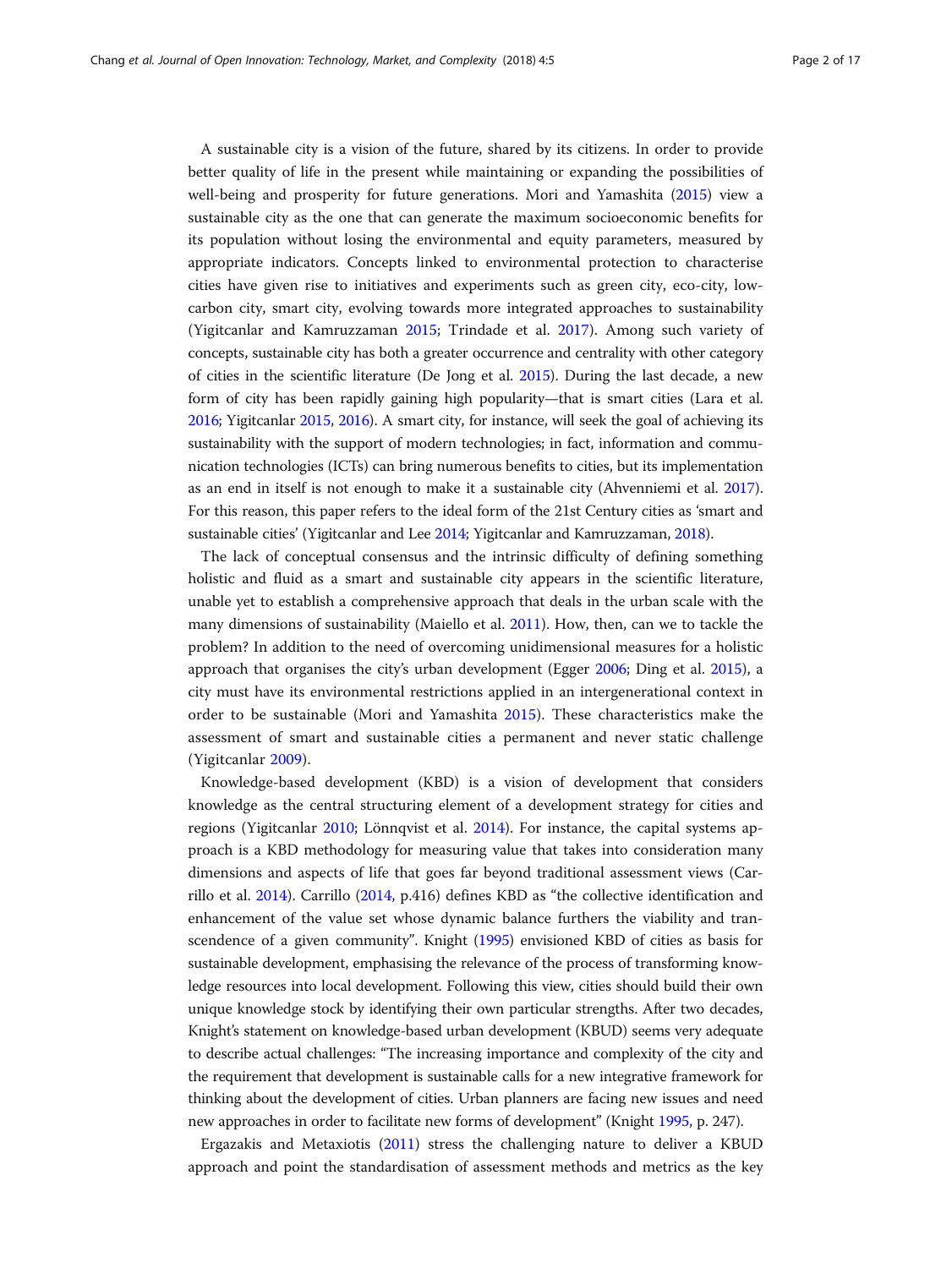to foster KBUD implementation. Carrillo [\(2014](#page-14-0), p. 406) notes that KBUD as a disruptive perspective transcends sustainability goals, still the "convergence between KBUD and sustainability is a positive and coherent one". Sarimin and Yigitcanlar [\(2012](#page-15-0)) sees KBUD as a critical approach for achieving sustainability—quadruple bottom line (economy, society, environment, governance)—in our cities. In other words, KBUD is an integrated approach for the transition of cities and their regions into places of attraction, retention and development of intellectual and human capital that will ultimately create a knowledge dynamics applied to the urban context and foster innovation to promote an integral and sustainable development of the territory—not only for the economic terms, but also environmental and societal terms (Pancholi et al. [2015;](#page-15-0) Yigitcanlar et al. [2012,](#page-16-0) [2017](#page-16-0)). Baum et al. [\(2009](#page-14-0)) see KBUD as a critical driver for providing regional outcomes though creative industries.

Against this brief background the following questions come to mind. What are the strengths and limitations of the existing approaches on the assessment of sustainable cities present in the scientific literature? How do they propose to handle the challenging task of monitoring and evaluation of a city in order to promote sustainability? What can a better framework be developed to address the sustainability issues of our cities?

This paper highlights an understanding on these issues, and discusses a theoretical KBUD strategy for the promotion of smart and sustainable cities, presenting a conceptual framework with three main components—i.e., implementation drivers, knowledge management integrated approach, and monitoring and evaluation—pointing towards a promising field of future urban research and practice.

#### Methodology

The method used for the literature review includes systematic search flow (SSF) approach developed by Ferenhof and Fernandes [\(2016\)](#page-15-0). The systematic review is "a method of scientific investigation with a rigorous and explicit process to identify, select, collect data, analyse, and describe the relevant contributions to research" (Ferenhof and Fernandes [2016](#page-15-0), p. 551). This method consists of three distinct phases: the definition of the research protocol, the analysis of the data and, finally, the synthesis. Selection of this method was due to its effective way to demonstrate the procedures applied at each stage of the systematic review production, in order to process, analyse, and produce the synthesis with consistency in the production of scientific knowledge.

The search strategy used involved the use of the terms "sustainable cities" OR "smart cities" AND "framework" OR "model" OR "assessment" AND "evaluation" OR "indicator". This strategy sought not to restrict results only to evaluation models, but given the diversity of existing approaches to the theme, it could also select from articles that associate sustainable indicators and cities.

In relation to the database query, the Scopus and Web of Science databases were selected, both searched on December 2017. The Scopus database found 80 results, of which 49 are published articles. The Web of Science database found 68 results; after the filtering of only published articles, there were 39 results. Starting from the 86 articles combined from the both Web of Science and Scopus databases, and removing 30 duplicate results, 56 results remained. The organisation of the bibliographies was carried out using the Mendeley software, and the results were aggregated by each consulted database.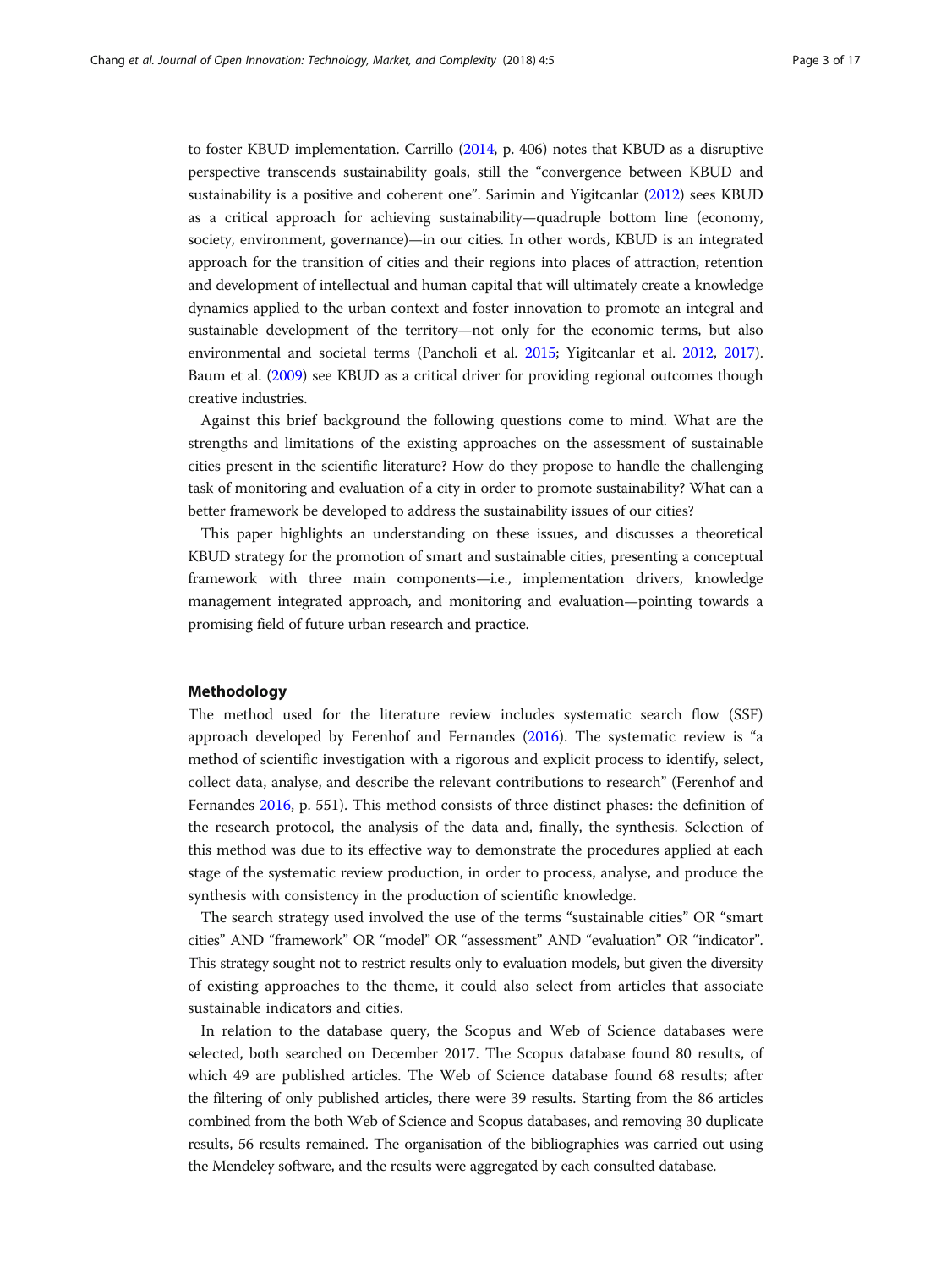For the step of standardising the selection of articles, sequential filters were applied for reading summaries and reading articles. Articles that present an integrated vision, whether multidisciplinary or multidimensional in their proposed model or analysis, or in the metrics used, indicators or indexes, and which are directly associated to the theme sustainable cities, were selected. Articles dealing with sustainability only in a specific dimension or in a single disciplinary way were discarded. The final composition of the article portfolio resulted in 20 papers representative of the researched theme.

Following this stage of literature review, a conceptual framework development was done by determining the key trends in urban research that aims to deliver sustainable outcomes for our cities. The paper brought together several concepts, such as KBD, KBUD, and urban living labs, to constitute a new conceptual understanding, and operational capabilities to better address the sustainability issue of our cities.

#### Smart and sustainable city assessment frameworks

There is a reasonable variety of approaches on assessment models, frameworks, indexes and rankings, and monitoring and evaluation tools that deal with smart and sustainable cities or the urban smartness and sustainability assessment of cities in the scholarly literature. The need for multidimensional assessments is necessary when working with different typologies of cities, such as smart, sustainable or competitive (Monfaredzadeh and Berardi [2015](#page-15-0)). The comparison of assessment models of sustainable cities and smart cities in Ahvenniemi et al. [\(2017\)](#page-14-0) reveal that urban sustainability assessment systems are more complete for the natural environment, built environment, water and waste management and energy categories, while smart cities frameworks best cover economic issues. Nonetheless, aspects related to environment and energy are undersized in smart cities frameworks: environmental indicators are lacking, even though the reduction of greenhouse gas (GHG) and energy consumption are central to the smart city agenda.

Measuring the smartness and sustainability of a city are "infinitely complex because city systems are interrelated and in constantly changing" (Choon et al. [2011,](#page-14-0) p.28). If reaching a sustainable system as a whole seems a quasi-utopian mission, an urban metabolism approach can be extremely effective in achieving a more sustainable energy consumption pattern by directly addressing energy consumption in dwellings and urban mobility. Urban metabolism focuses on the material and energy flows and waste generated by urban processes (Kennedy [2002;](#page-15-0) Prata et al. [2014](#page-15-0); Goonetilleke et al. [2014](#page-15-0); Yang et al. [2014](#page-15-0)).

Smart and sustainable cities assessment models gain key importance as local governments make commitments to reduce CO2 emissions and need adequate instruments to measure their performance (Bourdic et al. [2012;](#page-14-0) Kamruzzaman et al. [2015\)](#page-15-0). According to Egilmez et al. ([2015](#page-14-0)), CO2 emissions per capita and percentage of workers moving using public transportation and or non-motorised modes can significantly affect the sustainability performance of a city. For example, the city of Aveiro in Portugal, would achieve a higher energy efficiency and a reduction of 62% in CO2 emissions with the integration of the energy systems and urban mobility from renewable sources and the use electric vehicles (Prata et al. [2014](#page-15-0), p.881).

The task, however, is much more complex than measuring a city's GHG emissions. Kennedy [\(2002\)](#page-15-0) remarks that urban smartness and sustainability assessment is often a costly endeavour and ideally should include elements of interaction that goes beyond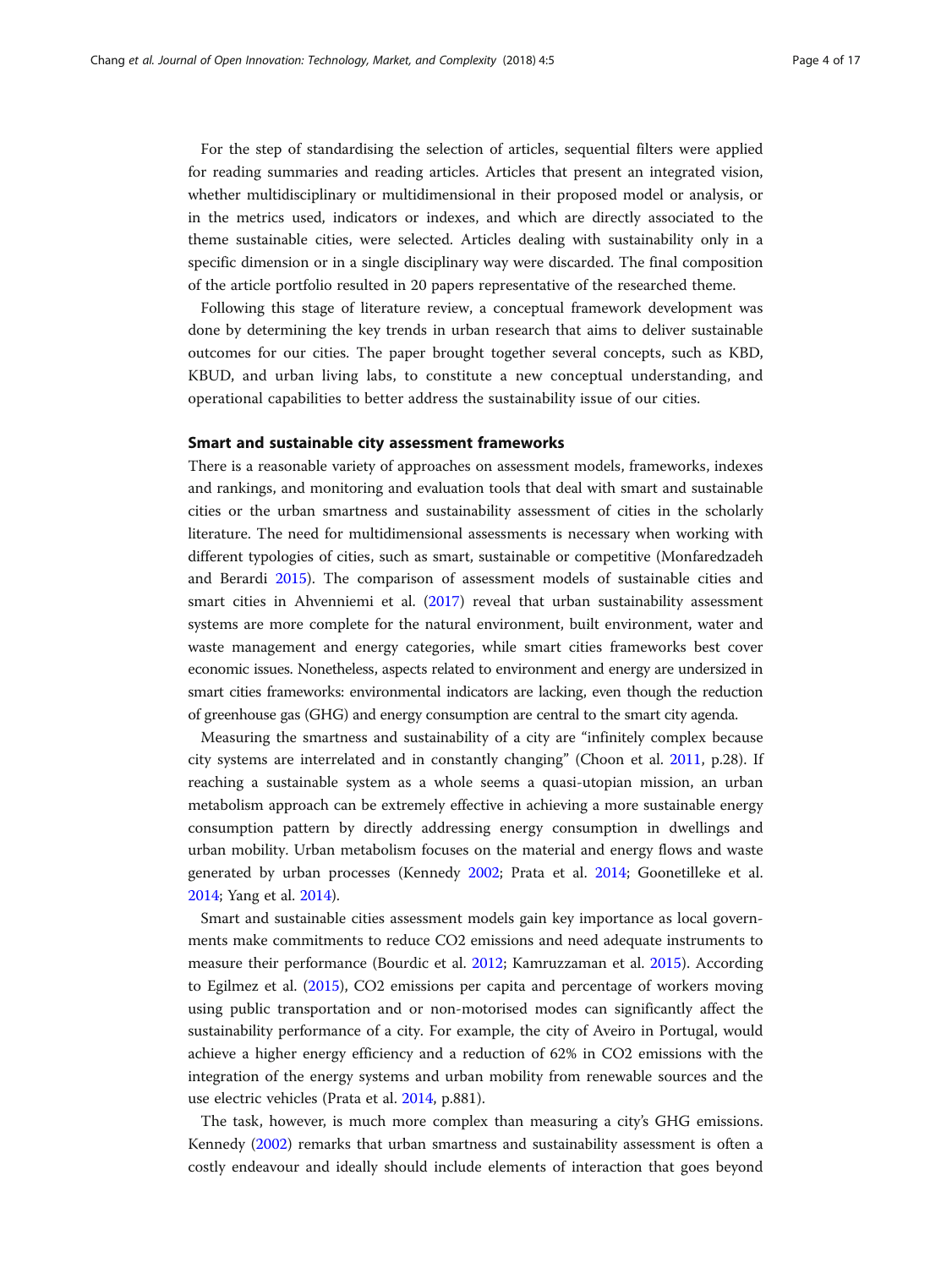the city, such as air pollution. Tumini ([2016\)](#page-15-0) highlights that the integration of resilience into government policies and instruments focused on urban sustainability can reveal the potential to better harness the synergies between sustainability and resilience for the smart and sustainable development of cities.

The realities of cities in countries with different levels of development are quite different. According to Ding et al. ([2015\)](#page-14-0), multidimensional frameworks for smartness and sustainability assessment are often designed to cities in developed countries, and when applied in cities of developing countries they end up presenting major limitations, so for the assessment of those emerging cities it would make more sense to start from existing models or frameworks with simple and easy-to-understand implementation. Following this line, Tumini [\(2016](#page-15-0)) argues that rather than imposing ready-to-use models of urban development at a high cost would be to allow a region's own natural development, working its urban regeneration from its constituent elements and a holistic understanding of the territory.

Indicators are essential tools to support decision-making processes towards the smart and sustainable development of cities and should reflect the aspirations of their citizens in order to express the inputs of the multiple actors present in the urban environment (Choon et al. [2011\)](#page-14-0). Subjectivity in the choice of indicators is somehow inevitable given the diffuse nature of the concept of sustainability and the lack of more straightforward definitions (Phillis et al. [2017\)](#page-15-0). In addition, indicators for smart and sustainable cities are far from any consensus, given the asymmetry of views founded in existing models.

The systematic use of indicators for monitoring and evaluation of sustainable cities, regardless of the model or framework adopted, is necessary for quality, reliability and comparability of data over time. However, the assessment of a city is not always transparent in the choice and justification of the indicators. Bourdic et al. [\(2012](#page-14-0), p.600) call attention to the fact that in some extent, indicators in urban smartness and sustainability assessment tools "mix different mathematical equations without revealing them or explaining in detail what exact information they give".

In fact, indicators should be instruments to measure what matters, insofar as they relate to specific topics of interest or specific areas of the city. Instead of making new lists of indicators of urban sustainability, Mori and Yamashita [\(2015\)](#page-15-0) investigate how indicators can be able to assess the sustainability of a city and compare them with others, pointing that city assessments measure an instant picture of their sustainability, but they cannot tell whether a city is on a positive or negative trajectory.

The studies found in the literature reviewed are presented in Table [1](#page-5-0), highlighting their strengths and limitations. The analysis has not picked up any specific smart city assessment tools or metrics in the literature. Existing literature seems to be more focused on the conceptual frameworks or specific technology aspects of these cities. The paper provides a brief description of the sustainability assessment studies that contain sustainable city assessment models below—where some of these also could be applied to smart city context.

#### Platform for sustainable urban models (CAT-MED)

CAT-MED is a model that starts from three concepts to define the development process of a city: complexity, compactness and proximity to basic services. Tumini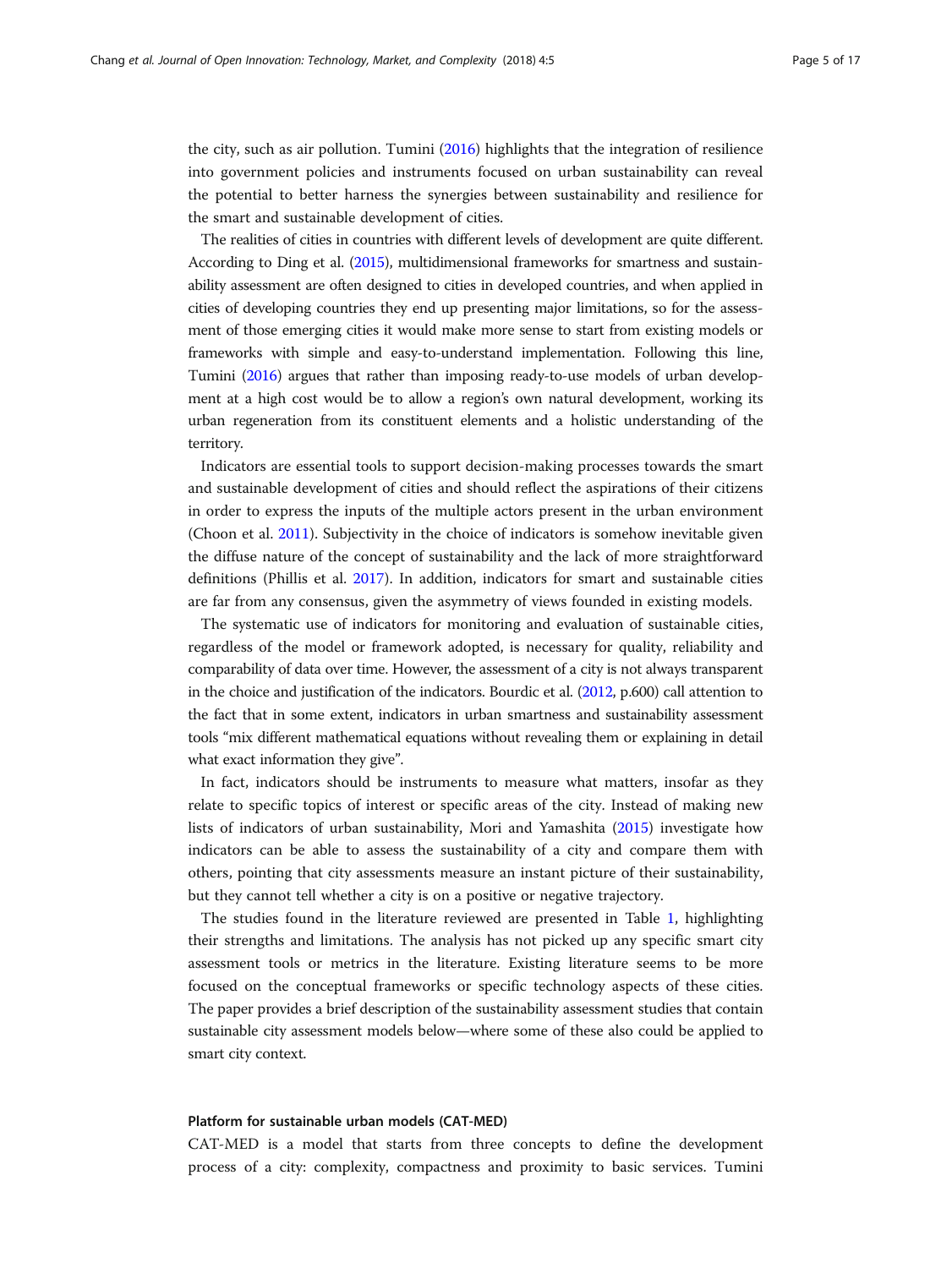| Literature                  | Approach                                                                                                                   | Strengths and Limitations                                                                                                                                                                                                                                                                                                                                                                                                                                 |
|-----------------------------|----------------------------------------------------------------------------------------------------------------------------|-----------------------------------------------------------------------------------------------------------------------------------------------------------------------------------------------------------------------------------------------------------------------------------------------------------------------------------------------------------------------------------------------------------------------------------------------------------|
| Ahvenniemi<br>et al. (2017) | Comparative analysis between smart<br>cities and sustainable cities<br>assessment frameworks                               | Strengths: The analysis reveals the lack of more<br>environmental indicators in smart cities assessment<br>frameworks. The authors proposed the term 'smart<br>sustainable cities' to evolve existing frameworks in<br>order to make them more complete.<br>Limitations: The method stage of allocating points<br>to parameterise indicators can generate bias<br>in results.                                                                             |
| Arslan et al.<br>(2016)     | Neighbourhood development. Leadership<br>in energy and environmental design<br>neighbourhood pattern and design (LEED-NPD) | Strengths: The LEED-NPD tool has proven to<br>have unique strengths to adapt to sustainable<br>development goal (SDG) #11.<br>Limitations: The tool has brought new elements<br>to the study districts, but fails to respond to the<br>current and future needs of citizens in relation<br>to improving the quality of urban life.                                                                                                                        |
| Baffour and<br>Booth (2014) | Neighbourhood concepts integrated<br>framework                                                                             | Strengths: There is a harmony between the<br>conceptual principles of neighbourhood and<br>principles of sustainability, and this can be seen<br>in the convergence of indicators used that<br>point to a more productive and efficient city in<br>terms of resources utilisation.<br>Limitations: Well-being is not only about wealth<br>growth and its equity distribution, but also<br>about a balanced natural environment and<br>social integration. |
| Bourdic et al.<br>(2012)    | Urban morphology                                                                                                           | Strengths: Urban morphology favours a<br>systemic and integrative approach to urban<br>challenges and is significant for socioeconomic<br>and environmental issues.<br>Limitations: The choice of the indicators and<br>the attribution of the weights is subjective and<br>as we do not work with benchmarks values the<br>results can vary a lot.                                                                                                       |
| Choon et al.<br>(2011)      | Sustainable city index for Malaysia                                                                                        | Strengths: Well suited to the Malaysian national<br>context, allowing comparability between cities.<br>Limitations: There is no further analysis on the<br>proposed framework.                                                                                                                                                                                                                                                                            |
| Ding et al.<br>(2015)       | Multidimensional framework. Trinity of<br>cities sustainability from the time, space<br>and logic dimensions (TCS-SLTD)    | Strengths: The process proposed by the tool can<br>adapt to different cities in developing countries.<br>Limitations: The model points to important<br>trends that have occurred over time in the city<br>such as population growth and urban sprawl<br>but does not detail other important aspects<br>of sustainability assessment.                                                                                                                      |
| Egger (2006)                | Sustainable city model, integration between<br>global and local                                                            | Strengths: Evaluates the impact of the city beyond<br>its limits, allowing a more integral vision of<br>sustainability and not just the simple transfer of<br>externalities from one region to another.<br>Limitations: Conditions indicators are a photograph<br>of the city's moment and do not provide sufficient<br>evidence about the sustainability of the city.                                                                                    |
| Egilmez et al.<br>(2015)    | Fuzzy multi-criteria decision-making<br>approach (MCDM)                                                                    | Strengths: The integrated methodology that<br>links diffuse MCDM and expert panel can be<br>useful when evaluating multiple positive and<br>negative indicators in impact categories.<br>Limitations: The beaconing by experts about<br>the importance and relative weight of<br>indicators can bring more efficiency to the<br>model, but risks creating bias in the evaluation.                                                                         |
|                             | Kennedy (2011) Urban metabolism. Transportation systems                                                                    | Strengths: The proposed methodology is made<br>on urban metabolism and sustainability<br>indicators to evaluate urban sustainability.<br>Limitations: the study integrates environmental,                                                                                                                                                                                                                                                                 |

<span id="page-5-0"></span>Table 1 Sustainable city assessment models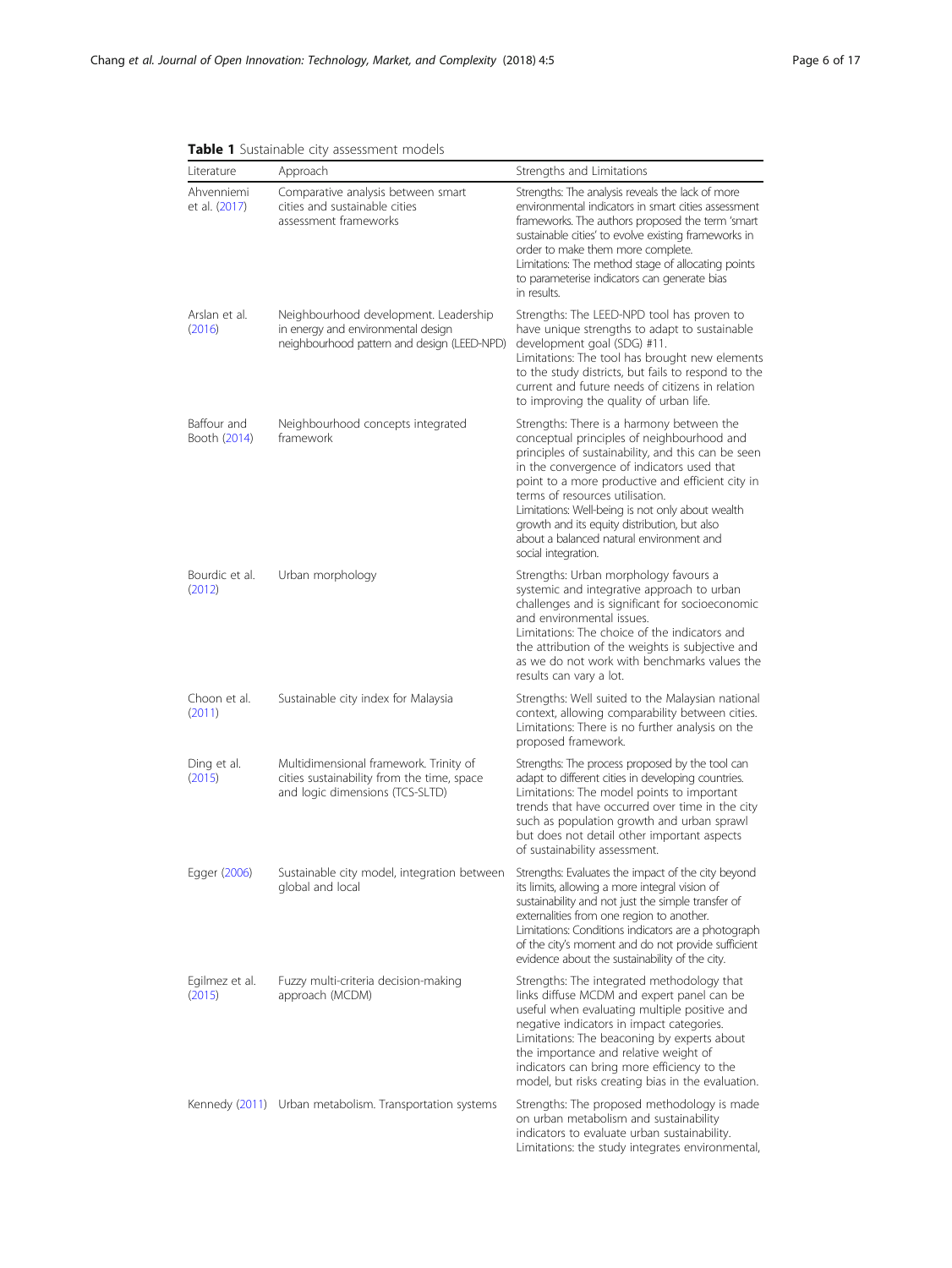| Literature                      | Approach                                                                                                         | Strengths and Limitations                                                                                                                                                                                                                                                                                                                                                                               |
|---------------------------------|------------------------------------------------------------------------------------------------------------------|---------------------------------------------------------------------------------------------------------------------------------------------------------------------------------------------------------------------------------------------------------------------------------------------------------------------------------------------------------------------------------------------------------|
|                                 |                                                                                                                  | economic and social dimensions of sustainability,<br>but is limited to the transportation sector.                                                                                                                                                                                                                                                                                                       |
|                                 | Liu et al. (2014) Cases analysis of concept cities in China                                                      | Strengths: The study analyses the objectives<br>and indicators of cities with different concepts:<br>Tangshan Bay (Eco-city), Baoding (Low-carbon<br>city), Shenzhen (Low-carbon eco-city)<br>Limitations: The proposed metabolic thinking<br>and eco-model seems tailored for Tangshan Bay<br>and difficult to replicate to other concept cities                                                       |
| Maiello et al.<br>(2011)        | Case studies to unidisciplinary,<br>multidisciplinary and transdisciplinary<br>visions                           | Strengths: Highlights the need of transdisciplinary<br>vision to promote sustainable cities. Presents the<br>relation between knowledge and urban<br>sustainability.<br>Limitations: Analysed cities are restricted to<br>Tuscany region in Italy. Multidimensional<br>analysis was built in unidimensional scenario.                                                                                   |
| and Berardi<br>(2015)           | Monfaredzadeh Comparative analysis between smart cities,<br>sustainable cities and competitive cities            | Strengths: Demonstrate how each system of<br>cities emphasise certain issues that reveals<br>some contradictions that emerge when trying<br>to tackle a different concept for which the<br>given city assessment system was built.<br>Limitations: There is no specific<br>recommendations on how each of these<br>systems can be improved.                                                             |
| Mori and<br>Yamashita<br>(2015) | Assessment framework of the city<br>sustainability index (CSI)                                                   | Strengths: The analysis uses five examples of<br>city sustainability assessment in order to judge<br>and compare the results.<br>Limitations: Constraint indicators should set<br>clear limits for sustainability.                                                                                                                                                                                      |
| Phillis et al.<br>(2017)        | Combination of statistical smoothing<br>with fuzzy logic sustainability assessment<br>by fuzzy evaluation (SAFE) | Strengths: It points to the three indicators with<br>the greatest potential for improvement. Allows<br>comparability.<br>Limitations: Subjectivity in the choice of indicators.                                                                                                                                                                                                                         |
| Prata et al.<br>(2014)          | Urban metabolism, and material flows                                                                             | Strengths: Adapts the city metabolism model of<br>Newman (1999) with Sherry's (2002) materials<br>and energy flow to assess green urban mobility<br>and energy efficiency.<br>Limitations: The demonstration of impact on<br>CO2 emissions reduction is clear, but not<br>enough to capture other sustainability aspects<br>that a city has.                                                            |
| Tumini (2016)                   | Sustainability and resilience integrated<br>approach (CAT-MED)                                                   | Strengths: The results show the potential to<br>take advantage of the synergies between the<br>visions of sustainability and resilience for a<br>better development of cities.<br>Limitations: The model needs new applications<br>to check its consistency.                                                                                                                                            |
| Yang et al.<br>(2014)           | Urban metabolism energy synthesis<br>approach                                                                    | Strengths: Demonstrates integration between<br>economic, social and ecological dimensions.<br>Provide insights into cross-boundary metabolic<br>interactions and system metabolic sustainability.<br>Limitations: Besides its efforts the approach is<br>still not enough to assess cities' sustainability<br>in a holistic way.                                                                        |
| Yigitcanlar and<br>Dur (2010).  | Sustainable infrastructure, land-use,<br>environment and transport model (SILENT)                                | Strengths: It is an integrated model that factors<br>in various aspects of sustainability in an urban<br>context, which models infrastructure, land-use,<br>environment and transport systems to<br>determine their combined sustainability.<br>Limitations: This geographical information system<br>(GIS) based sustainability assessment model is<br>data hungry model. Challenges in data collection |

makes the model's operability difficult

|  |  |  |  |  |  | <b>Table 1</b> Sustainable city assessment models (Continued) |  |  |  |  |
|--|--|--|--|--|--|---------------------------------------------------------------|--|--|--|--|
|--|--|--|--|--|--|---------------------------------------------------------------|--|--|--|--|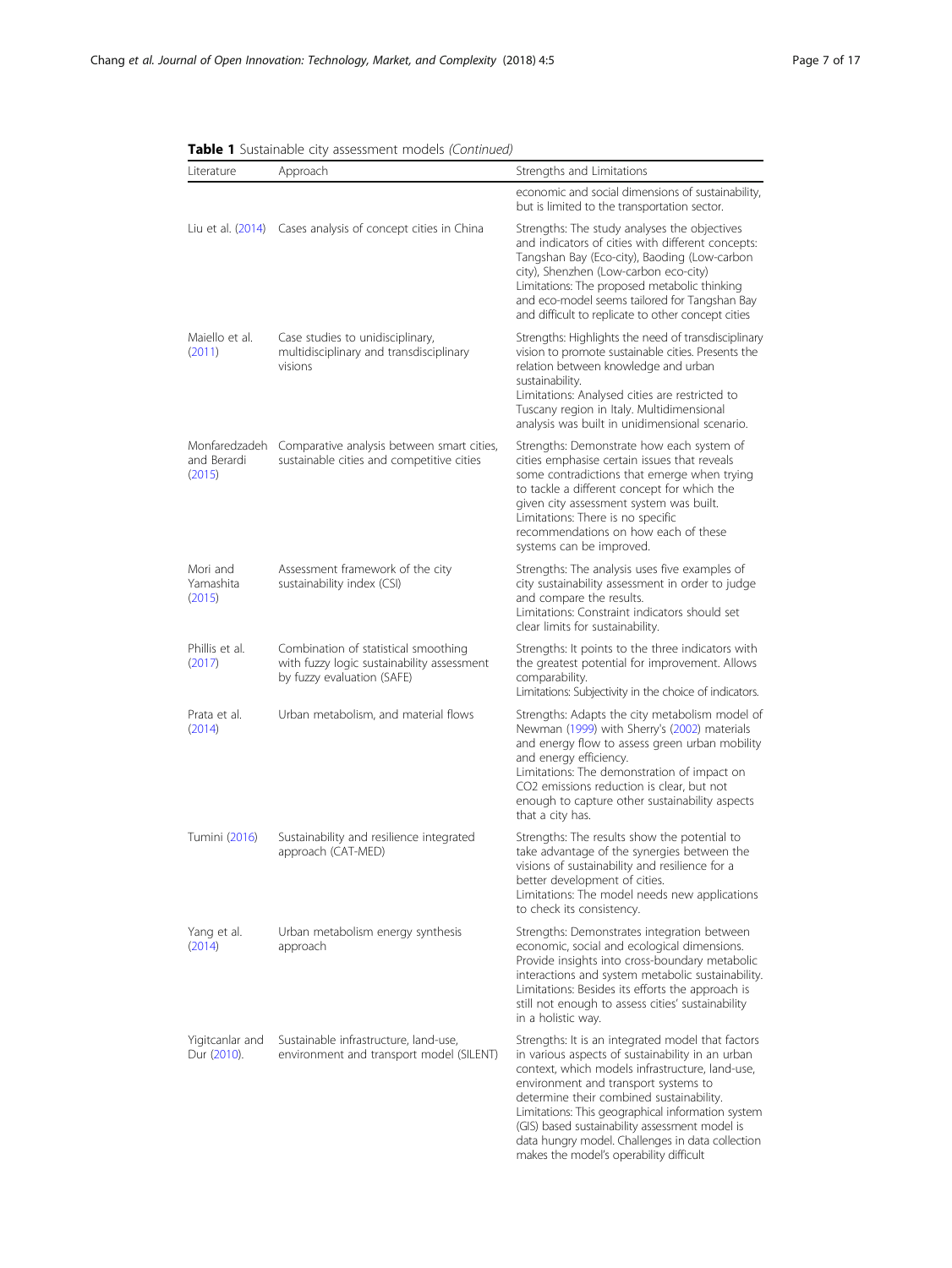| Literature | Approach                                                                           | Strengths and Limitations                                                                                                                                                                                                                                                                                |
|------------|------------------------------------------------------------------------------------|----------------------------------------------------------------------------------------------------------------------------------------------------------------------------------------------------------------------------------------------------------------------------------------------------------|
| (2015a)    | Yigitcanlar et al. City multiscalar approach of the<br>city prosperity index (CPI) | Strengths: For the CPI, the authors suggest a<br>multiscale approach that goes beyond macro<br>level assessment for micro and medium scales.<br>Limitations: Since the acquisition of MUSIX data<br>is slower and more complex it was not possible<br>to aggregate this index in the multiscale study.   |
| (2015c)    | Yigitcanlar et al. Neighbourhood sustainability<br>assessment index (NSAI)         | Strengths: The NSAI tool works efficiently at the<br>local scale and allows decision-makers to<br>evaluate local neighbourhoods' sustainability<br>levels adequately.<br>Limitations: The index is data hungry model.<br>When it gets to larger scales, this makes the<br>index's operability difficult. |

Table 1 Sustainable city assessment models (Continued)

([2016](#page-15-0)) suggests a methodological framework for urban planning tools to adapt sustainability design to resilience requirements. The framework generates from the CAT-MED indicators distributed in the following categories: Territory and city; Mobility and transportation; Natural resource management; Social and economic cohesion.

#### City prosperity index (CPI)

CPI is an initiative of the UN agency HABITAT, which provides cities with tools to create indicators and information to support the process of sustainable urban development. The proposed multiscale approach in Yigitcanlar et al. [\(2015a](#page-16-0)) provides a more accurate view of the environmental sustainability assessment of urban areas, one of the central perspectives when dealing with urban sustainability. There are two systems of sustainability indicators: MUSIX (Urban Ecosystem Sustainability Index Micro Level) (Dizdaroglu and Yigitcanlar [2014](#page-14-0), [2016\)](#page-14-0), and ILTIM (Model of Transportation Indexing and Integrated Soil Use at Neighbourhood Level) (Dur et al. [2014](#page-14-0); Dur and Yigitcanlar [2015\)](#page-14-0). This approach has the potential to expand the social and economic dimensions of sustainability, as well as to add other modules and generate an urban sustainability index capable of comparing cities.

#### City sustainability index (CSI)

To assess sustainability in CSI by applying two categories of indicators—maximisation and restriction—is the proposal of Mori and Yamashita ([2015](#page-15-0)). There are three basic requirements: strong sustainability, relative and absolute evaluation, and evaluation of the leakage effect, to arrive at a CSI conceptual framework.

#### Multi-criteria decision-making approach (MCDM)

MCDM involves the development of a conceptual framework, the attribution of weights by a panel of experts and the application of the model (Egilmez et al. [2015](#page-14-0)). The model is composed of 16 sustainability indicators grouped into seven impact areas, including air, energy, soil, water, buildings, transportation, and waste.

#### Sustainability assessment by fuzzy evaluation (SAFE)

Overall urban sustainability in the SAFE model (Phillis et al. [2017\)](#page-15-0) is measured by two groups of indicators: (a) Environmental sustainability, consisting of three secondary components, including air quality, water quality, and soil quality and integrity to sea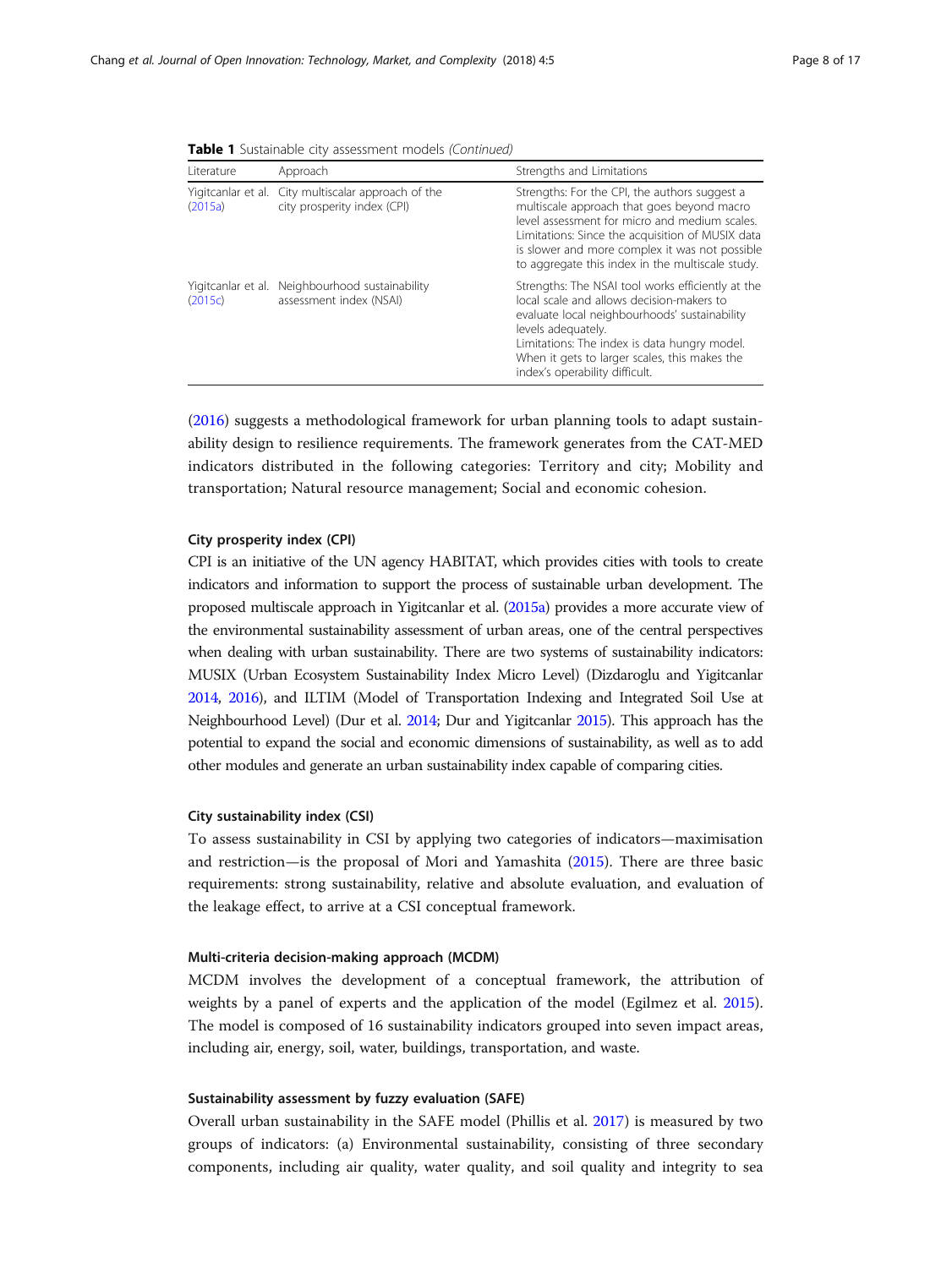level rise; and (b) Social or human sustainability, consisting of four secondary components, including health, economic welfare, education and civic environment. There are 46 basic indicators, which generate indexes from the characteristics grouped by fuzzy inference.

#### Sustainable city model (SCM)

The city is seen as a holistic whole and not an isolated system in SCM proposed by Egger ([2006](#page-14-0)), including the city's impacts generated outside its domains. The characteristics of a sustainable city must be measurable and provide insight into the complex interactions between environment, economy and society. The model seeks to integrate sustainability in all its elements and presents two perspectives—the network and the being—for interconnectivity between the global and the individual. Indicators are structured in three broad categories: global capital, city capacity, and conditions. According to Egger ([2006\)](#page-14-0), this integration establishes a balance of forces between the city's role in being in the global scenario of competitiveness and at the same time providing a good quality of life for its citizens.

#### Trinity of cities sustainability from the time, space and logic dimensions (TCS-SLTD)

The TCS-SLTD conceptual framework proposed by Ding et al. ([2015](#page-14-0)) is a model for assessing sustainable development of cities in developing countries. The spatial pattern of urban areas refers to the spatial dimension, and its sustainability is measured by compactness. Sustainable development indicators are selected guided from DPSIR (drivers-pressures-states & impacts-responses) framework (Dizdaroglu et al. [2012](#page-14-0); Yigitcanlar and Dizdaroglu [2015](#page-16-0)). Finally, in its temporal dimension, eight thematic aspects of indicators are collected in time series, including population growth, economic development, requirements for social welfare improvement, business prosperity, industrial optimisation, future proofing, environmental impacts, and quality of life of residents.

#### Urban morphology

The urban morphology approach is an alternative vision to contribute to reducing energy consumption and greenhouse gas emissions (GHGs), where urban actors can benefit from this system and better understand the relationships between the built environment and energy consumption. The system proposed by Bourdic et al. [\(2012\)](#page-14-0) is made of 60 spatial indicators of crossed scales, based on three pillars: urban form, economic and social, and environment. Indicators are set according to seven types, including intensity, diversity, proximity, complexity, form, connectivity, and distribution. The spatial scales are the city, the district, the neighbourhood, the block and the building.

Our findings of the literature review on smart and sustainable cities' assessment reveal the amplitude of approaches and a certain asymmetry in the way that each one of them deal with monitoring and evaluation tools, and how they propose to be implemented by cities. Most of the gaps for higher consistency in assessing smart and sustainable cities seems to be due the lack of an integrated approach to embrace in a comprehensive way the full spectrum of possibilities that can contribute to the overall objective of the sustainable development of cities.

At this very point, we believe that a KBUD approach could fill this gap by allowing an operational implementation to achieve smart and sustainable city development goals associated with a flexible structure of measuring value to monitor and evaluate the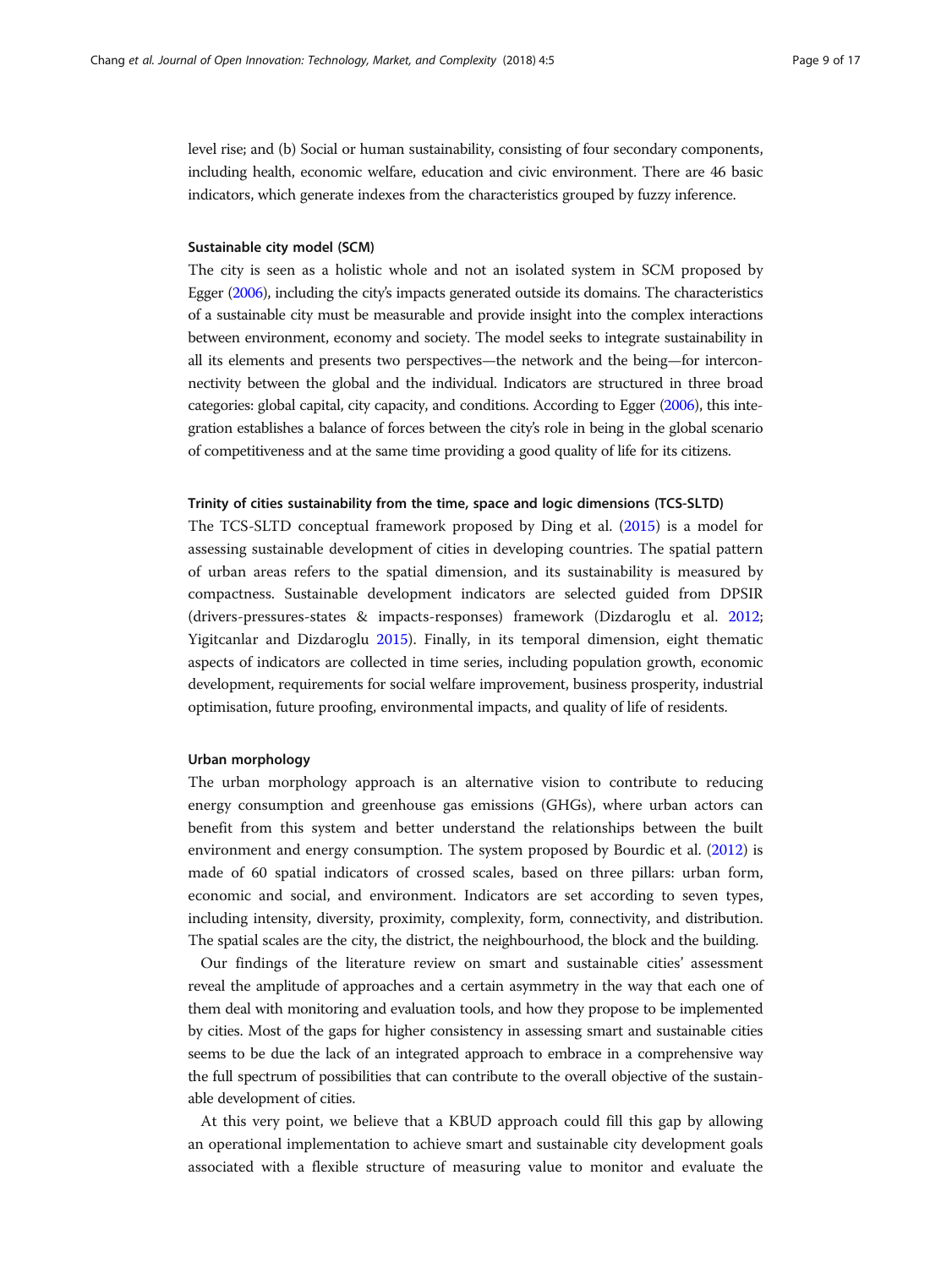whole development process that a city pursues. In order to fuel the discussion on the topic and bring it to the reality of cities to advance the experimentation on new ways of promoting faster and consistent smart urban sustainability transitions, a conceptual framework is presented in the following section of the paper.

#### Knowledge-based, smart and sustainable cities

Knowledge-based, smart and sustainable city is a conceptual framework that displays a KBUD strategy aimed to promote smart and sustainable cities through the operationalisation of a knowledge management integrated approach, based on the KBUD framework designed by Yigitcanlar and Lönnqvist [\(2013\)](#page-16-0). Before the description of the proposed conceptual framework, a common understanding of what the referred KBUD framework stands for is necessary (Fig. [1](#page-10-0)). KBUD stands for what Yigitcanlar [\(2011,](#page-15-0) p.354) has defined as "the new development paradigm of the knowledge era that aims to bring economic prosperity, environmental sustainability, a just socio-spatial order and good governance to cities". KBUD has set a new paradigm of urban planning.

The KBUD framework wires four development domains of knowledge, including economic, socio-cultural, enviro-urban, and institutional (Yigitcanlar [2011,](#page-15-0) [2014a\)](#page-15-0). The economic development domain is structured over the knowledge economy foundations, where knowledge is the key production factor of added value to produce prosperity. The socio-cultural development domain is intended to produce equity by designing and implementing several educational and cultural strategies to enhance human and social capital and creating a broad space of opportunities for people to develop their skills. The enviro-urban development domain will produce sustainability where spatial quality is achieved by fostering sustainable urban development and a better quality of life and place. The institutional development domain produces enablers of a knowledge governance that creates a good governance climate and eventually generates organisational quality.

In terms of implementation, the model is applied to numerous contexts. For instance, Yigitcanlar et al. ([2015b](#page-16-0)) demonstrated new possible understanding on cities' profiles and possible levels of comparison by successfully applying KBUD assessment framework in Finnish cities. Similarly, Yigitcanlar and Bulu [\(2015](#page-16-0)) applied the framework in Turkey. Additionally, Yigitcanlar and Sarimin ([2015](#page-16-0)) adopted the framework to evaluate the Multimedia Super Corridor's KBUD in Malaysia.

This paper brings together the KBUD concept with smart and sustainable cities. By doing so, the paper proposes a knowledge-based, smart and sustainable city conceptual framework. The proposed knowledge-based, smart and sustainable city conceptual framework is made of three main components: (a) Implementation drivers; (b) Knowledge management integrated approach, and; (c) Monitoring and evaluation (Fig. [2](#page-11-0)).

#### Implementation drivers

Implementation drivers refers to the combination of three axis—governance, innovation, and sustainability—enliven in urban living labs, neutral spaces of knowledge co-creation that function as innovation hub of people from different sectors and backgrounds, leaders of urban experimentation in the city, interacting to design, prototype and deploy solutions to urban challenges. Urban living labs are defined by Voytenko et al. [\(2016\)](#page-15-0) as places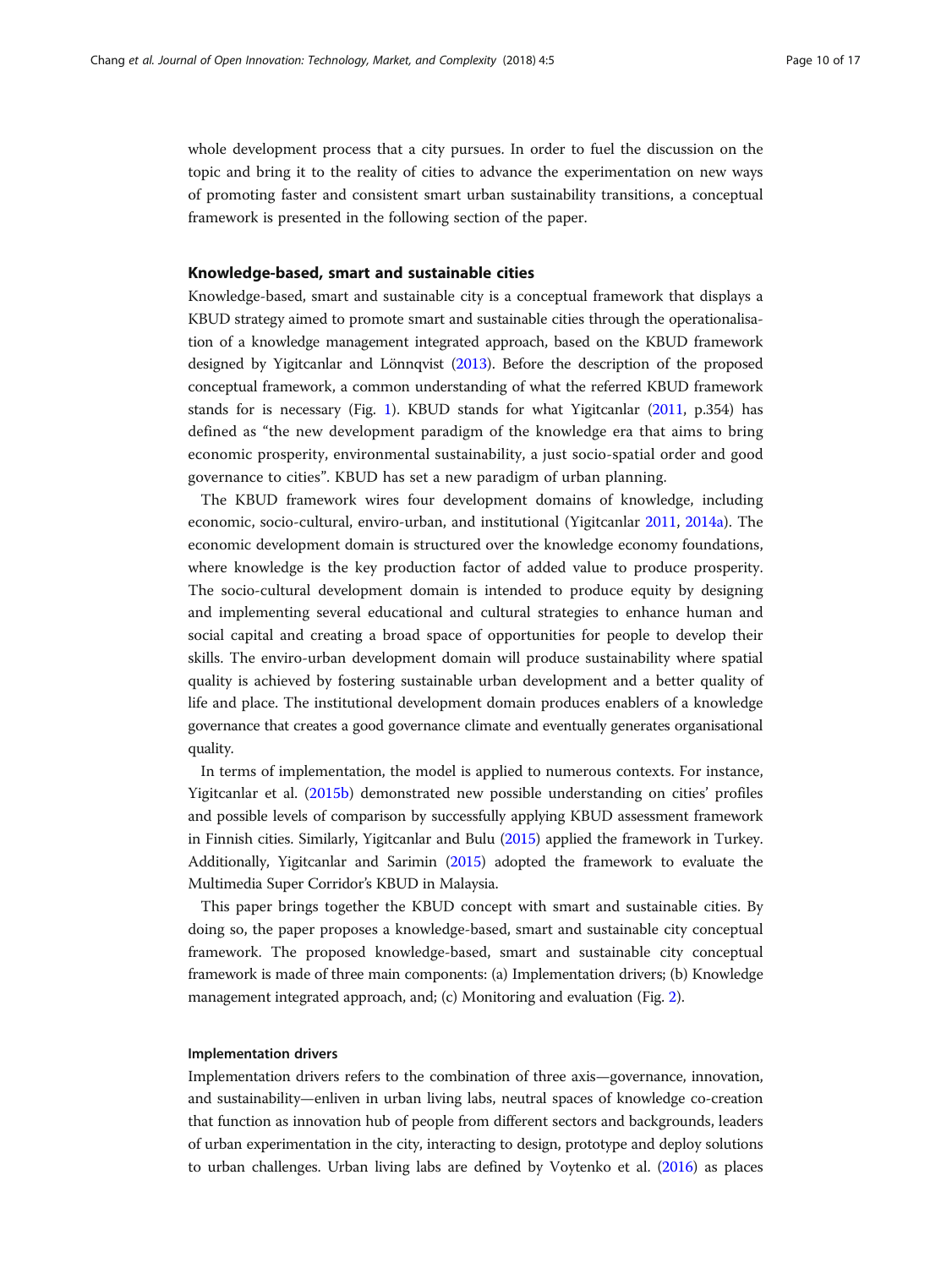<span id="page-10-0"></span>

where multi-stakeholder governance is oriented to accelerate urban sustainability transitions.

According to Bulkeley et al. [\(2016\)](#page-14-0), what differentiates urban living labs is the fact that they operate as an 'explicit form of intervention' to intentionally deliver impact in the sustainability goals of a city, by being based on 'knowledge and learning' to do so. New forms of urban governance and planning are key to promote sustainable cities (McCormick et al. [2013\)](#page-15-0). Operating spaces where knowledge is shared and co-produced are important elements for building an urban environmental governance to take place. (Frantzeskaki and Kabisch [2016](#page-15-0)).

As suggested by Anttiroiko ([2016\)](#page-14-0), a city working as a platform would encourage citizen participation and promote relevant stakeholder engagement. Without appropriate spaces of dialogue and experimentation, local government distances itself from the citizens and turns to its own structure, failing in deliver a good governance for the city to meet its expectations. The adoption of a transdisciplinary vision in urban governance suggests that knowledge creation can emerge from all interested actors in the city, and not only from small groups in the public sector or the academy. It is something innovative and that can be more stimulated so one could expect better results in urban interventions (Maiello et al. [2011\)](#page-15-0). The complexity that is present in urban daily life makes visible the difficulty of local governments to solve alone the problems that affect the city as a whole. According to Ding et al. ([2015\)](#page-14-0), a local government should seek to promote people-centred policies, with greater accessibility, and develop urban planning that meets the expectations of its citizens.

The innovation driver refers to the fast forward entrepreneur spirit of bringing up new solutions incessantly, the connectivity between actors of the innovation ecosystem, the ability to mobilise resources in new formats and the trial and error problem-solving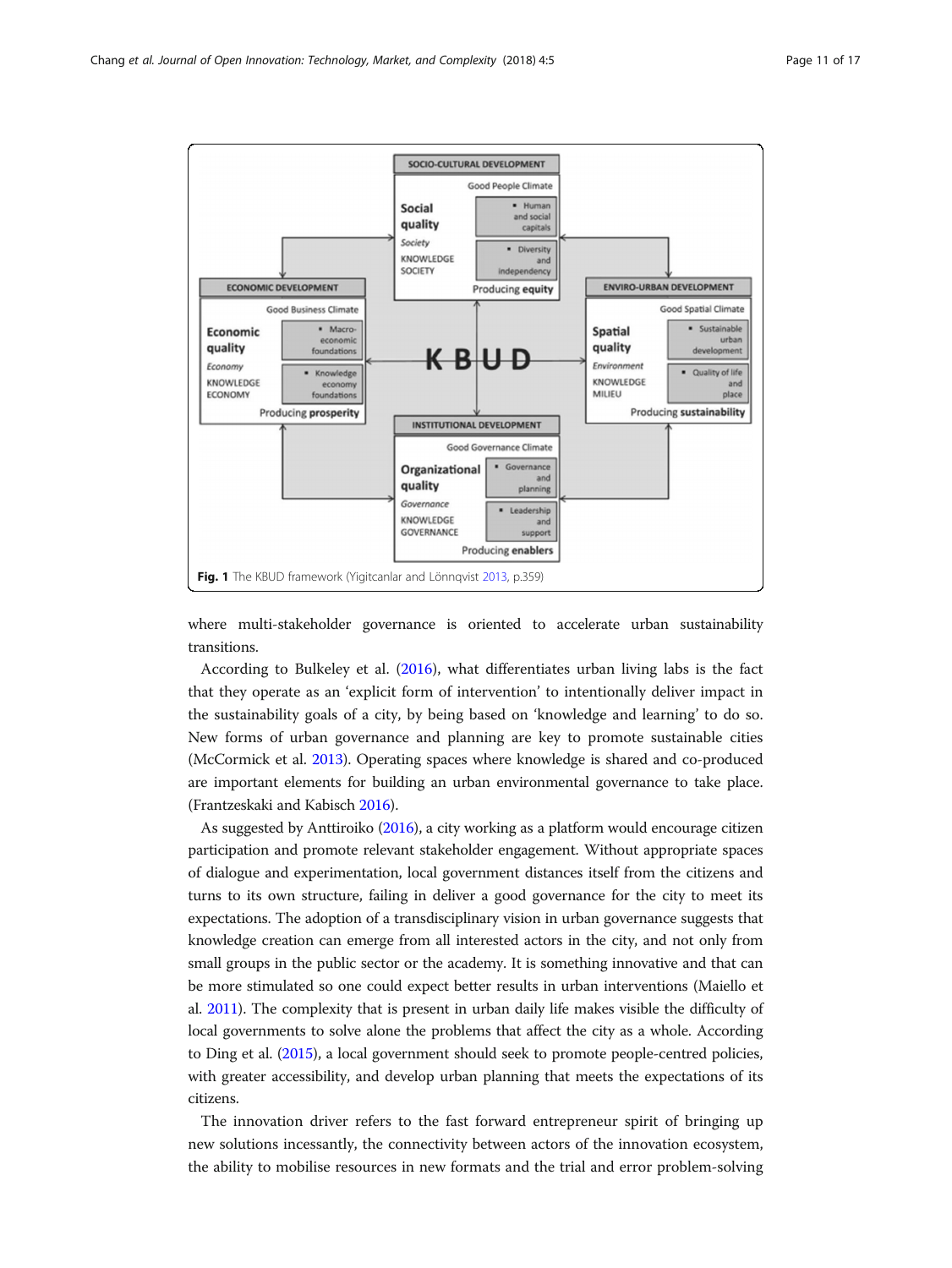<span id="page-11-0"></span>

experimentation process (Messeni-Petruzzelli et al. [2010](#page-15-0); Millar and Ju Choi [2010](#page-15-0)). Franz ([2015](#page-15-0)) states that innovation development with citizen participation is aimed in a living lab initiative. Urban transitions towards sustainable cities involve "entrepreneurial capacity as well as structuring knowledge for action" (Nevens et al. [2013](#page-15-0), p.116). An urban challenge requires knowledge networks to combine in order to produce answers and prototypes of potential solutions to cities.

Integrated and coherent solutions bring synergies and systemic gains to the city. Nature-based solutions, low carbon pathways; the enhancement of urban life must be guided by sustainability as a normative view or wishful state. The very transdisciplinary nature of sustainability suggests this approach, where theory and practice, to make and to know, coexists and feeds each other in the constant movement of the city. In this sense, Liu et al. ([2014](#page-15-0), p.31) remarks that China "is becoming a vast living laboratory of experiments in sustainable urban development". The urban transition from fossil to renewables inducts transformations in the urban arena and can be smarter if coordinated with each other and in harmony with the overall guidelines of a shared common vision, so that they can turn into a permanent practice of planning and experimentation with appropriate means.

#### Knowledge management integrated approach

KBUD is the heart of the urban project, playing the role of the key executive body of a sustainable city knowledge management. KBUD organises and regulates all relevant knowledge processes and functions (Metaxiotis et al. [2010](#page-15-0)). Its mechanics relies on the existence of knowledge as the central element that connects and expands itself by establishing networks and networks that intertwine themselves into knowledge grids, embracing a comprehensive holistic knowledge web.

KBUD development domains shed light into how a city knowledge management should organise itself in terms of guidelines, priorities, macro-processes, mission-oriented urban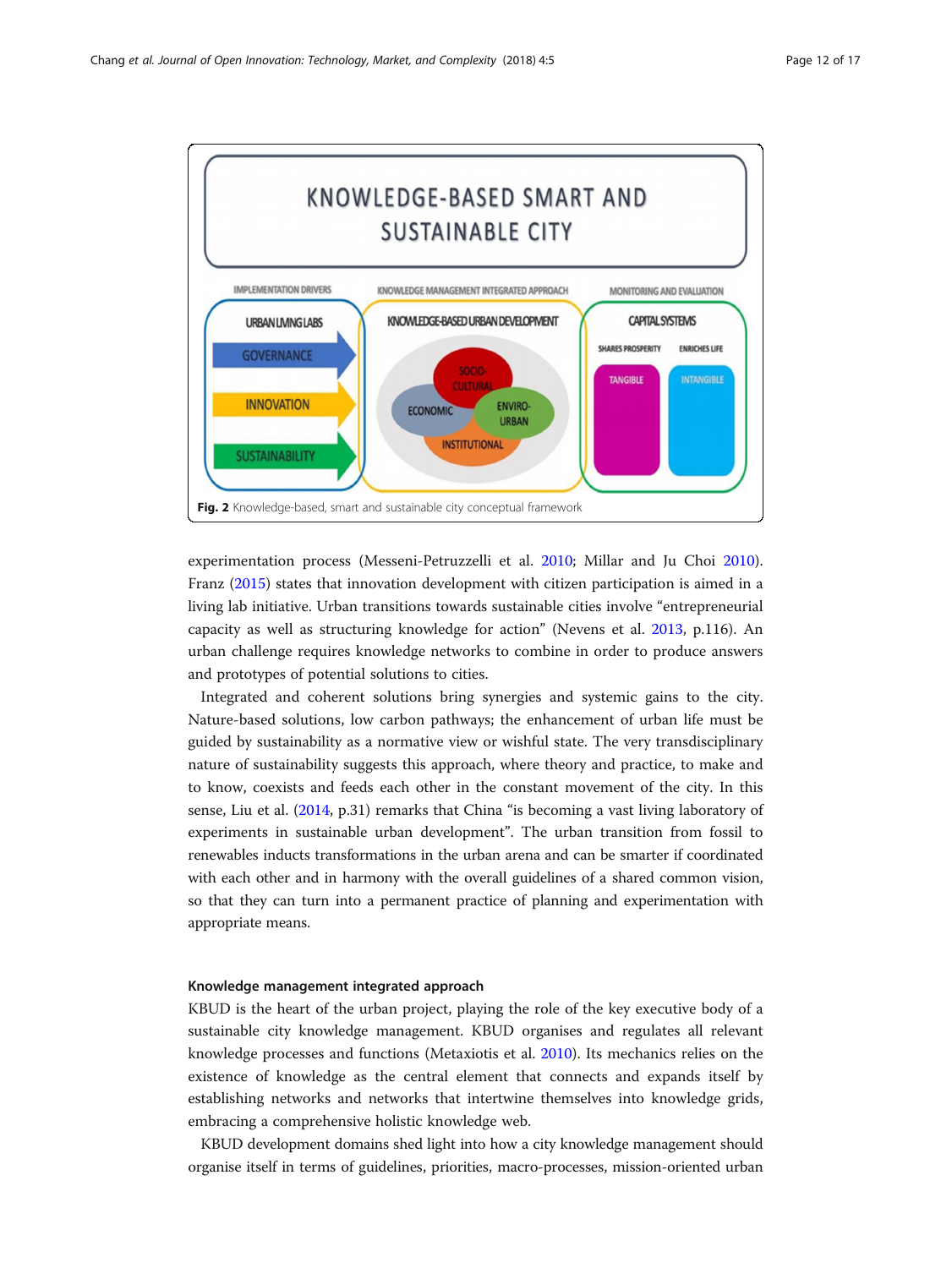challenges, in order to enable a KBUD dynamics (Yigitcanlar [2014b\)](#page-15-0). It is an integrated approach since it has a system thinking way of addressing effective solutions for complex urban issues that are interconnected and usually create multiple impacts.

#### Monitoring and evaluation

Monitoring and evaluation relates with the knowledge structures that operate as mechanisms of both regulation and control of vital activities and functions of urban systems and the evaluation framework that measure the value of the system in a comprehensive, holistic way. Capital systems is a framework common to knowledge management to build a KBD systematic approach (Carrillo [2002](#page-14-0)). Capital systems as monitoring and evaluation means that the evaluation framework will emerge in order to capture the multiple forms that knowledge is valued and then converted into tangible or intangible assets. Schiuma & Lerro ([2010,](#page-15-0) p.41) describe knowledge as "both a resource and a source of a competence and capability", tangible or intangible, driven to deliver value.

According to Carrillo ([2004\)](#page-14-0), the relevant aspect that alive a city resides on its value system, which makes people to recognise it and eventually organise themselves around its structure of value. Nowadays, intangible assets are being of greater concern, even national accounting systems are trying to develop new schemes to measure intangibles, such the national happiness index in Bhutan. Carrillo and Batra [\(2012](#page-14-0)) extensively discussed the complexity of elements regarding knowledge measurement, from intangibility to evaluation associated high costs, lack of data availability and comparability, and multidimensional evaluation procedures. In spite of the challenges to assess KBD, from a conceptual point of view, it radically differs from traditional approaches focused heavily on tangible assets that are scarcity-driven, since it is more oriented to capture the full spectrum of knowledge as value.

Capital systems has proved to be a viable tool for monitoring and evaluation a KBD process focused on the creative economy, and adherent with the intent of promoting the sustainable development of Bento Gonçalves city in Brazil (Fachinelli et al. [2014](#page-15-0)). Capital systems can be configured to operate in specific knowledge wireframes, so that is able to embrace existing datasets, indicators and other reliable data that are interoperable and assembled into and evaluation framework that can evolve over time. Fachinelli et al. ([2015a\)](#page-15-0) demonstrate the adherence of capital systems categories to the Human Development Index (HDI) in 150 cities in Brazil. Moreover, the study reveals the viability of Capital Systems as a flexible measuring system able to adapt to high quality and available datasets.

The recent widespread of open data, supported by ICT new technologies, internet of things (IoT), and big data, within an emerging citizen science context, could make the adoption of capital systems a promising assessment approach that can be applied to cities aiming their sustainability path through a KBD strategy (Fachinelli et al. [2015b\)](#page-15-0). Thus, it would be possible by a community to setup targets and wishful benchmarks to their urban master plan so that the monitoring and evaluation component is able to be aware of the dynamic state where the system operates in its inner correction, or in other words, to monitor the city's desirable overall sustainability state. After all, to create value consistently in a sustainable city means to reach a high level of shared prosperity and to enrich life of its inhabitants.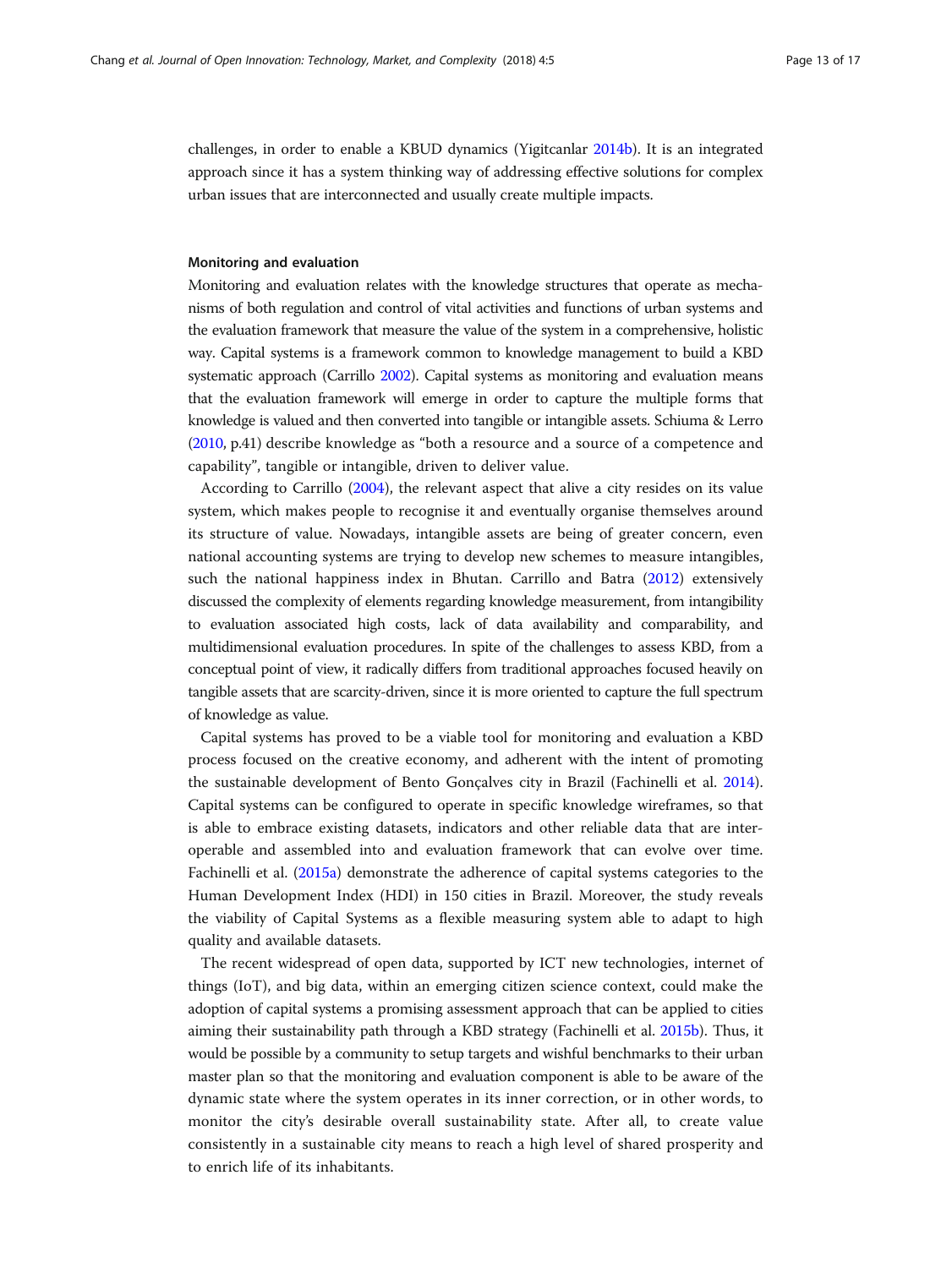#### Conclusions

In a highly urbanising world, the task of assessing smart and sustainable cities is a hard one, evolving many different dimensions and high levels of complexity and systemic interdependence (Zhao et al. [2008\)](#page-16-0). Smart and sustainable city assessment models can benefit from an integrated approach, so they can provide not only subsidies for mainstreaming evidence-based policymaking, but also to foster a cumulative process of KBUD within the city. Maiello et al. [\(2011](#page-15-0)) recommend investigating new visions for the smart and sustainable development of cities. The study at hand has shown us that smart and sustainable cities are a diffuse concept with many different assessment approaches. When sustainability is a major guideline in a city's long-term vision, the actions of the present time should seek to be align with a common vision of future, where the attainment of a higher quality of life today does not undermine the opportunities of the next generations to thrive.

The smart and sustainable city as the ultimate goal of its citizens helps to establish the necessary boundaries, key priorities, long-term urban planning and the inevitable integration of knowledge management processes. Breaking unsustainable patterns, in many cases, involves cultural changes in human behaviour and citizen practice that only matures in the long term and are difficult to measure. In Egger [\(2006,](#page-14-0) p.1246) words, "people have the ability to influence sustainability by understanding how the city system relates to humanity and the biosphere and taking the necessary action to ensure development is sensitive to others in current and future generations".

Cities are also reflecting the transition from industrial to knowledge-based, from unrealised to fully available, from linear to systemic, from national to planetary (Carrillo [2002](#page-14-0)), so the tension between the coexistence of both old and new paradigms reflects in what people attribute as value as well. One could expect major shifts in the way human life unfolds since the knowledge era is a 21st century phenomena still in its early stages, moving from tangible assets to intangible assets, with perceived knowledge being a value, as capital.

KBUD as a development strategy reveals to be a smooth fit to promote smart and sustainable cities. It can work as the vessel of the knowledge management of a city by articulating four development domains in a comprehensive way. Bulkeley et al. ([2016](#page-14-0), p.13) define urban living labs as "sites devised to design, test and learn from innovation in real time in order to respond to particular societal, economic and environmental issues in a given urban place". Urban living labs are currently playing the orchestration role in urban sustainability transitions, in many smart cities such as Amsterdam, can be a promising innovative urban planning strategy to accelerate the promotion of smart and sustainable cities.

This paper advocates the merger of KBUD, smart city and sustainable development concepts. It, furthermore, provokes the readers with a knowledge-based, smart and sustainable city conceptual framework proposal. More analytical studies and practical experimentations are necessary to bring evidence in order to check for the consistency of the proposed conceptual framework. Our prospective research will focus on to seek to combine scientific knowledge with real urban experiences, where the production of transdisciplinary knowledge could help foster urban transitions to more smart and sustainable cities.

Acknowledgements Not applicable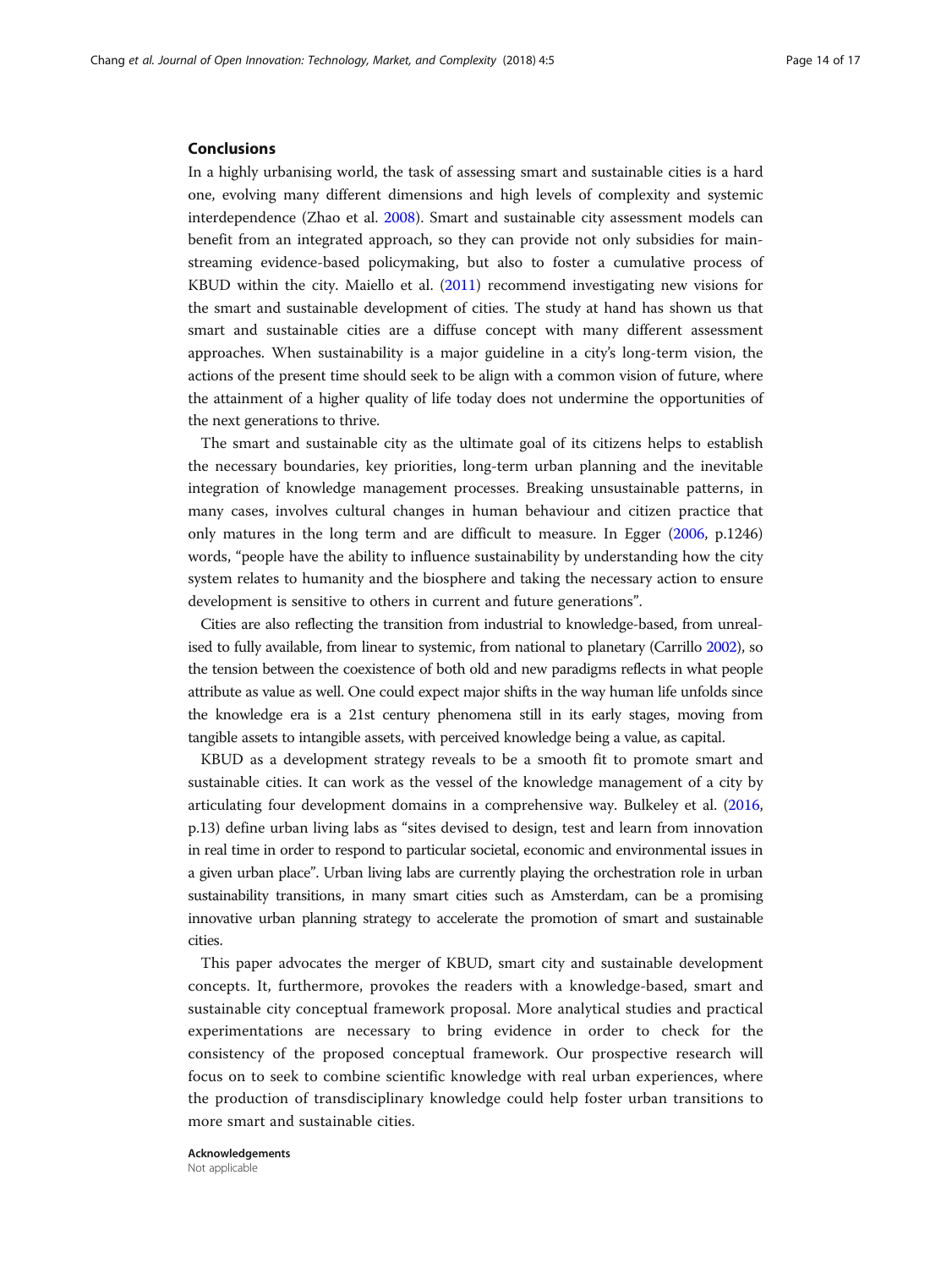#### <span id="page-14-0"></span>Funding

Not applicable

#### Availability of data and materials

Not applicable

#### Authors' contributions

This paper represents a result of collegial teamwork. The authors designed the research jointly. The first author conducted the literature review and framework development, and prepared the first draft of the manuscript. All other authors provided input that helped finalising the manuscript. All authors read and approved the final manuscript.

#### Competing interests

The authors declare that they have no competing interests.

#### Publisher's Note

Springer Nature remains neutral with regard to jurisdictional claims in published maps and institutional affiliations.

#### Author details

<sup>1</sup> Engineering and Knowledge Management, Federal University of Santa Catarina, Campus Universitário, Trindade, Florianópolis, SC CEP 88040-900, Brazil. <sup>2</sup>World Capital Institute, 60 Ridge Street, Greenslopes, QLD 4120, Australia

#### Received: 29 December 2017 Accepted: 1 February 2018 Published online: 13 February 2018

#### References

- Ahvenniemi, H., Huovila, A., Pinto-Seppä, I., & Airaksinen, M. (2017). What are the differences between sustainable and smart cities? Cities, 60, 234-245.
- Anttiroiko, A. V. (2016). City-as-a-platform: The rise of participatory innovation platforms in Finnish cities. Sustainability, 8(9), 922. Arslan, T. V., Durak, S., & Aytac, D. O. (2016). Attaining SDG11: Can sustainability assessment tools be used for improved
- transformation of neighbourhoods in historic city centers? Natural Resources Forum, 40(4), 180–202. Baffour, K. G., & Booth, C. A. (2014). Integrated management framework for sustainable cities: Insights into multiple
- concepts and principles. WIT Transactions on Ecology and the Environment, 191, 111–123. Baum, S., O'Connor, K., & Yigitcanlar, T. (2009). The implications of creative industries for regional outcomes.
- International Journal of Foresight and Innovation Policy, 5(1–3), 44–64.
- Bourdic, L., Salat, S., & Nowacki, C. (2012). Assessing cities: A new system of cross-scale spatial indicators. Building Research and Information, 40(5), 592–605.
- Bulkeley, H., Coenen, L., Frantzeskaki, N., Hartmann, C., Kronsell, A., Mai, L., & Palgan, Y. V. (2016). Urban living labs: Governing urban sustainability transitions. Current Opinion in Environmental Sustainability, 22, 13–17.

Carrillo, F. J. (2002). Capital systems: Implications for a global knowledge agenda. Journal of Knowledge Management, 6(4), 379–399. Carrillo, F. J. (2004). Capital cities: A taxonomy of capital accounts for knowledge cities. Journal of Knowledge Management, 8(5), 28–46.

Carrillo, F. J. (2014). What 'knowledge-based' stands for? A position paper. International Journal of Knowledge-Based Development, 5(4), 402–421.

Carrillo, F. J., & Batra, S. (2012). Understanding and measurement: Perspectives on the evolution of knowledge-based development. International Journal of Knowledge-Based Development, 3(1), 1–16.

Carrillo, J., Yigitcanlar, T., Garcia, B., & Lonnqvist, A. (2014). Knowledge and the city: Concepts, applications and trends of knowledge-based urban development. New York: Routledge.

Choon, S. W., Siwar, C., Pereira, J. J., Jemain, A. A., Hashim, H. S., & Hadi, A. S. (2011). A sustainable city index for Malaysia. International Journal of Sustainable Development and World Ecology, 18(1), 28–35.

De Jong, M., Joss, S., Schraven, D., Zhan, C., & Weijnen, M. (2015). Sustainable-smart-resilient-low carbon-eco-knowledge cities; making sense of a multitude of concepts promoting sustainable urbanization. Journal of Cleaner Production, 30, 25–38.

Ding, X., Zhong, W., Shearmur, R. G., Zhang, X., & Huisingh, D. (2015). An inclusive model for assessing the sustainability of cities in developing countries: Trinity of cities' sustainability from spatial, logical and time dimensions (TCS-SLTD). Journal of Cleaner Production, 109, 62–75.

Dizdaroglu, D., & Yigitcanlar, T. (2014). A parcel-scale assessment tool to measure sustainability through urban ecosystem components: The MUSIX model. Ecological Indicators, 41(1), 115–130.

Dizdaroglu, D., & Yigitcanlar, T. (2016). Integrating urban ecosystem sustainability assessment into policy-making: Insights from the gold Coast City. Journal of Environmental Planning and Management, 59(11), 1982–2006.

Dizdaroglu, D., Yigitcanlar, T., & Dawes, L. (2012). A micro-level indexing model for assessing urban ecosystem sustainability. Smart and Sustainable Built Environment, 1(3), 291–315.

Dur, F., & Yigitcanlar, T. (2015). Assessing land-use and transport integration via a spatial composite indexing model. International journal of Environmental Science and Technology, 12(3), 803–816.

Dur, F., Yigitcanlar, T., & Bunker, J. (2014). A spatial indexing model for measuring neighbourhood level land-use and transport integration. Environment and Planning B, 41(5), 792–812.

Egger, S. (2006). Determining a sustainable city model. Environmental Modelling and Software, 21(9), 1235–1246. Egilmez, G., Gumus, S., & Kucukvar, M. (2015). Environmental sustainability benchmarking of the U.S. and Canada

metropoles: An expert judgment-based multi-criteria decision-making approach. Cities, 42, 31–41.

Ergazakis, K., & Metaxiotis, K. (2011). The knowledge-based development agenda: A perspective for 2010-2020. VINE: The Journal of Information and Knowledge Management, 41(3), 358–377.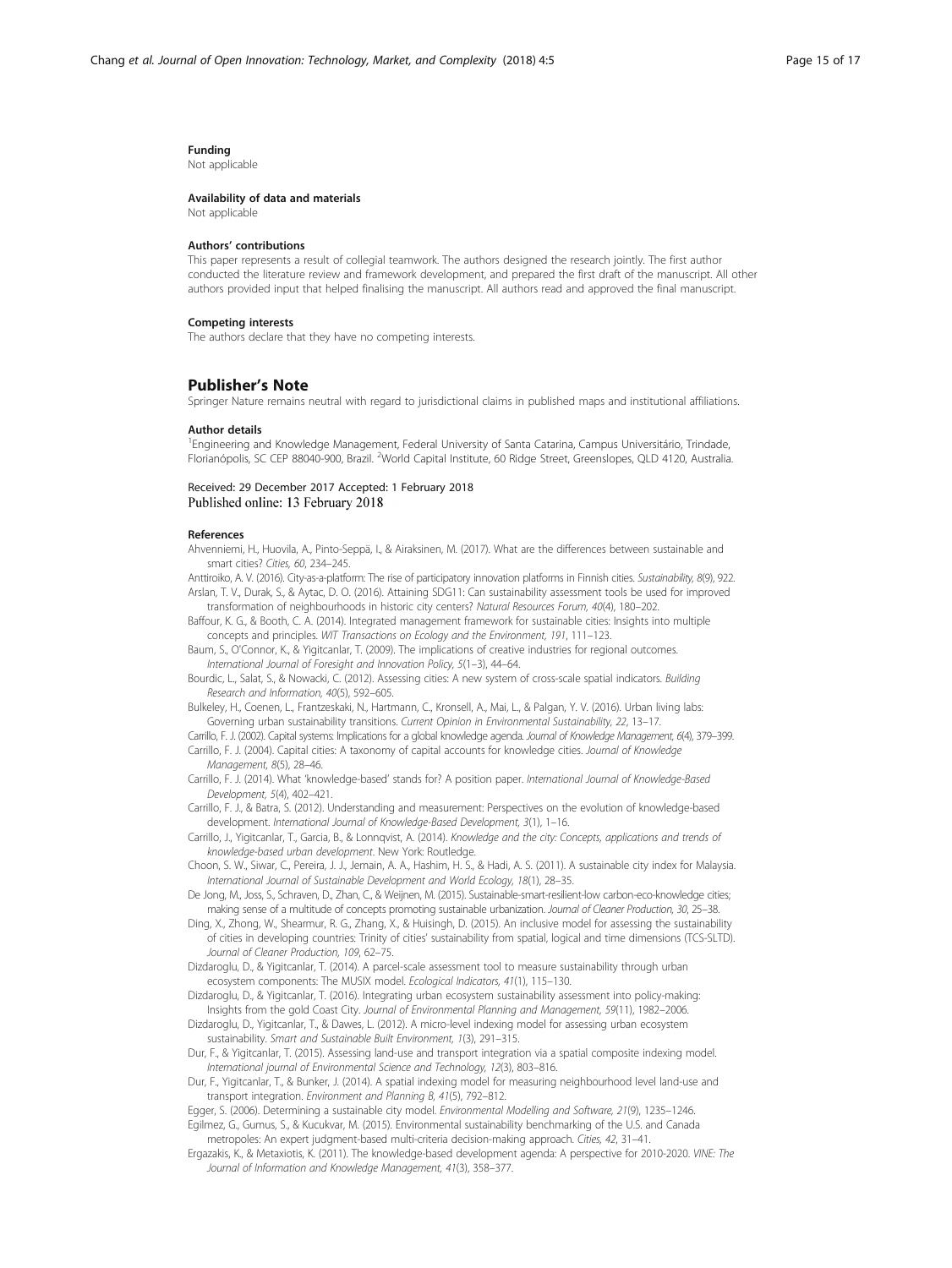<span id="page-15-0"></span>Fachinelli, A. C., Carrillo, F. J., & D'Arisbo, A. (2014). Capital system, creative economy and knowledge city transformation: Insights from Bento Gonçalves, Brazil. Expert Systems with Applications, 41(12), 5614–5624.

Fachinelli, A. C., D'Arrigo, F. P., & Giacomello, C. P. (2015a). Open data for sustainability performance assessment in Brazilian cities. Australian Journal of Basic and Applied Sciences, 9(20), 32–38.

Fachinelli, A. C., Giacomello, C. P., & Larentis, F. (2015b). The influence of capital system categories on human development index in Brazil. International Journal of Knowledge-Based Development, 6(4), 350–369.

Ferenhof, H., & Fernandes, R. (2016). Desmistificando a revisão de literatura como base para a redação científica: método SSF. Revista ACB, 21, 550–563.

Frantzeskaki, N., & Kabisch, N. (2016). Designing a knowledge co-production operating space for urban environmental governance: Lessons from Rotterdam, Netherlands and Berlin, Germany. Environmental Science & Policy, 62, 90–98. Franz, Y. (2015). Designing social living labs in urban research. Info, 17(4), 53–66.

Goonetilleke, A., Yigitcanlar, T., Ayoko, G., & Egodawatta, P. (2014). Sustainable urban water environment: Climate, pollution and adaptation. Cheltenham: Edward Elgar Publishing.

Kamruzzaman, M., Hine, J., & Yigitcanlar, T. (2015). Investigating the link between carbon dioxide emissions and transport related social exclusion in rural Northern Ireland. International journal of Environmental Science and Technology, 12(11), 3463–3478.

Kennedy, C. A. (2002). A comparison of the sustainability of public and private transportation systems: Study of the greater Toronto area. Transportation, 29(4), 459–493.

Knight, R. V. (1995). Knowledge-based development: Policy and planning implications for cities. Urban Studies, 32(2), 225–260. Lara, A., Costa, E., Furlani, T., & Yigitcanlar, T. (2016). Smartness that matters: Comprehensive and human-centred

characterisation of smart cities. Journal of Open Innovation: Technology, Market, and Complexity, 2, 8. Liu, H., Zhou, G., Wennersten, R., & Frostell, B. (2014). Analysis of sustainable urban development approaches in China. Habitat International, 41, 24–32.

Lönnqvist, A., Käpylä, J., Salonius, H., & Yigitcanlar, T. (2014). Knowledge that matters: Identifying regional knowledge assets of the Tampere region. European Planning Studies, 22(10), 2011–2029.

Maiello, A., Battaglia, M., Daddi, T., & Frey, M. (2011). Urban sustainability and knowledge: Theoretical heterogeneity and the need of a transdisciplinary framework: A tale of four towns. Futures, 43(10), 1164–1174.

McCormick, K., Anderberg, S., Coenen, L., & Neij, L. (2013). Advancing sustainable urban transformation. Journal of Cleaner Production, 50, 1–11.

Messeni-Petruzzelli, A., Albino, V., Carbonara, N., & Rotolo, D. (2010). Leveraging learning behavior and network structure to improve knowledge gatekeepers' performance. Journal of Knowledge Management, 14(5), 635–658.

Metaxiotis, K., Carrillo, F. J., & Yigitcanlar, T. (Eds.). (2010). Knowledge-based development for cities and societies: Integrated multi-level approaches. Hersey: IGI Global.

Millar, C. C., & Ju Choi, C. (2010). Development and knowledge resources: A conceptual analysis. Journal of Knowledge Management, 14(5), 759–776.

Monfaredzadeh, T., & Berardi, U. (2015). Beneath the smart city: Dichotomy between sustainability and competitiveness. International Journal of Sustainable Building Technology and Urban Development, 6(3), 140–156.

Mori, K., & Yamashita, T. (2015). Methodological framework of sustainability assessment in city sustainability index (CSI): A concept of constraint and maximisation indicators. Habitat International, 45, 10–14.

Nevens, F., Frantzeskaki, N., Gorissen, L., & Loorbach, D. (2013). Urban transition labs: Co-creating transformative action for sustainable cities. Journal of Cleaner Production, 50, 111–122.

Newman, P. W. (1999). Sustainability and cities: Extending the metabolism model. Landscape and Urban Planning, 44(4), 219–226. Pancholi, S., Yigitcanlar, T., & Guaralda, M. (2015). Public space design of knowledge and innovation spaces: Learnings

from Kelvin Grove Urban Village, Brisbane. Journal of Open Innovation: Technology, Market, and Complexity, 1, 13. Phillis, Y. A., Kouikoglou, V. S., & Verdugo, C. (2017). Urban sustainability assessment and ranking of cities. Computers, Environment and Urban Systems, 64, 254–265.

Prata, J., Arsenio, E., & Pontes, J. P. (2014). Moving towards the sustainable city: The role of electric vehicles, renewable energy and energy efficiency. WIT Transactions on Ecology and the Environment, 179, 871–883.

Sarimin, M., & Yigitcanlar, T. (2012). Towards a comprehensive and integrated knowledge- based urban development model: Status quo and directions. International Journal of Knowledge-Based Development, 3(2), 175–192.

Schiuma, G., & Lerro, A. (2010). Knowledge-based dynamics of regional development: The intellectual capital innovation capacity model. International Journal of Knowledge-Based Development, 1(1–2), 39–52.

Sherry, L. (2002). Sustainability of innovations. Journal of Interactive Learning Research, 13(3), 211.

Trindade, E., Hinnig, M., Costa, E., Sabatini-Marques, J., Bastos, R., & Yigitcanlar, T. (2017). Sustainable development of smart cities: A systematic review of the literature. Journal of Open Innovation: Technology, Market, and Complexity, 3, 11.

Tumini, I. (2016). A theoretical approach for integrating resiliency concepts to urban sustainability indicators. Revista de Urbanismo, 34, 4–19.

Voytenko, Y., McCormick, K., Evans, J., & Schliwa, G. (2016). Urban living labs for sustainability and low carbon cities in Europe: Towards a research agenda. Journal of Cleaner Production, 123, 45–54.

Yang, D., Kao, W. T. M., Zhang, G., & Zhang, N. (2014). Evaluating spatiotemporal differences and sustainability of Xiamen urban metabolism using energy synthesis. Ecological Modelling, 272, 40–48.

Yigitcanlar, T. (2009). Planning for smart urban ecosystems: Information technology applications for capacity building in environmental decision making. Theoretical and Empirical Researches in Urban Management, 4(3), 5–21.

Yigitcanlar, T. (2010). Making space and place for the knowledge economy: Knowledge-based development of Australian cities. European Planning Studies, 18(11), 1769–1178.

Yigitcanlar, T. (2011). Position paper: Redefining knowledge-based urban development. International Journal of Knowledge-Based Development, 2(4), 340–356.

Yigitcanlar, T. (2014a). Position paper: Benchmarking the performance of global and emerging knowledge cities. Expert Systems with Applications, 41(12), 5549–5559.

Yigitcanlar, T. (2014b). Innovating urban policymaking and planning mechanisms to deliver knowledge-based agendas: A methodological approach. International Journal of Knowledge-Based Development, 5(3), 253–270.

Yigitcanlar, T. (2015). Smart cities: An effective urban development and management model? Australian Planner, 52(1), 27–34.